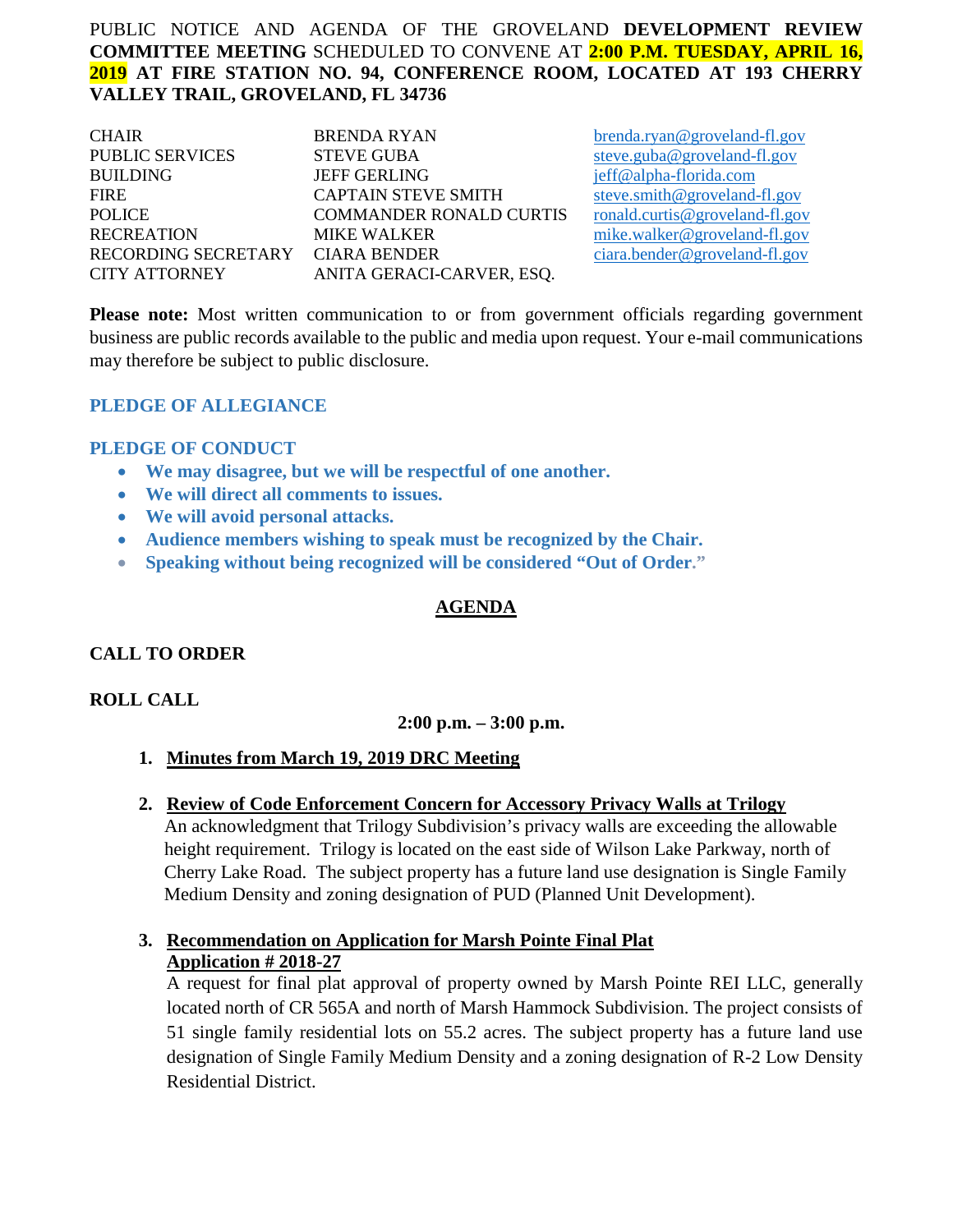# **4. Recommendation on Application for Cherry Lake Landing Phase II Final Plat Application # 2019-02**

A request for final plat approval of property owned by Starlight Homes Florida LLC, generally located south of Cherry Lake Road and east of SR 19. The project consists of 90 single family residential lots on 51.23 acres. The subject property has a future land use designation of Single Family Medium Density and a zoning designation of R-3 Moderate Density Residential District.

# **5. Recommendation on Application for Eagle Pointe PUD Amendment Application # 2019-07**

A request to amend PUD Ordinance 2003-07-34, increasing their maximum impervious for single family residential lots in Phase III from 60% to 67%. The property is owned by Royal Oak Homes, generally located on Silver Eagle Road, north of South Lake High School. The project consists of Phase III of Eagle Pointe Subdivision on 33.2+/- acres. The subject property has a future land use designation of Single Family Medium Density and a zoning designation of PUD (Planned Unit Development).

# **6. Recommendation on Application for Waterside Pointe PUD Amendment Application # 2019-11**

A request to amend PUD Ordinance 2003-03-14A, allowing townhomes to be located on the first floor instead of the second floor with a 20-foot minimum lot width for the future development of townhomes. The property is owned by Waterside Pointe LLC, generally located north of SR 50 and east of Max Hooks Road. The zoning change would allow the development of the subject 9.4+/- acres as townhomes and commercial. The subject property has a future land use designation of Mixed Use and a zoning designation of PUD (Planned Unit Development).

# **7. Recommendation on Applications for Meixsell Properties (Annexation, Rezoning, and Comp. Plan Amendment)**

# **Application # 2019-12, 2019-13, 2019-14**

A request for annexation, rezoning, and comp. plan amendment for three parcels. The first parcel (Alt- 3612116), owned by Edward Meixsell, is located in the Ford Commerce Park, on the south side of American Way. The parcel is 15+/- acres with a proposed future development of PUD-Industrial. The second parcel (Alt- 3834622), owned by Edward Meixsell is located east of the intersection of Constitution Way and Independence Blvd. The parcel is 5.28+/ acres with a proposed future development of Office/Commercial. The third parcel (Alt-1098157), owned by James Holding II LLC, is located on the north side of US HWY 27 and east of Independence Blvd. The parcel is 23.16+/- acres with a proposed future development of a Mixed Use PUD for commercial retail and apartments.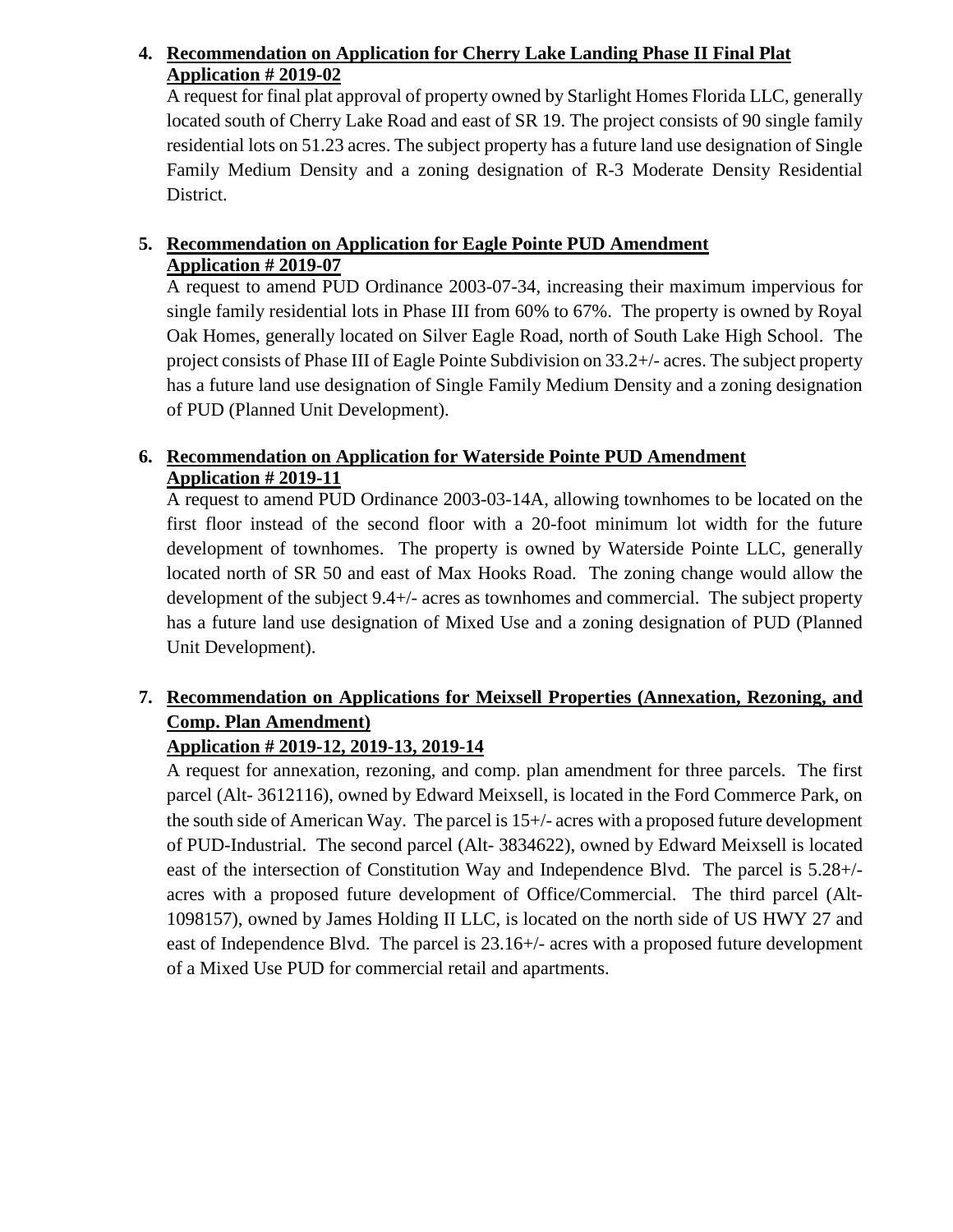# **8. Recommendation on Applications for Raney Holdings LLC (Annexation, Rezoning, and Comp. Plan Amendment)**

# **Application # 2019-15**

A request for annexation, rezoning, and com. Plan amendment for two parcels. The first parcel (Alt- 1404681), owned by Marion Manning Trust & Mark Manning, is located on Lewis Grove Road, west of SR 19. The property is 8.62+/- acres with a proposed future development of PUD Industrial. The second parcel (Alt- 1024919), owned by Marion Manning Trust & Mark Manning, is located on Lewis Grove Road, west of SR 19. The property is 13.94+/ acres with a proposed future development of PUD Industrial.

# **3:00 p.m. – 4:00 p.m.**

# **9. Recommendation on Application for Kroger/Ocado Customer Fulfillment Center Variance Requests**

# **Application # 2019-16**

A request for variance approvals of property owned by YTG Groveland LP, generally located on the north side of American Way and west of O'Brien Road. The project consists of 70.92+/- acres for the future development of a Kroger/Ocado distribution center. The subject property has a future land designation of Industrial and a zoning designation of PUD (Planned Unit Development).

# **10. Recommendation on Application for Corben Crew Medical Office Site Plan Application # 2019-01**

A request for site plan approval of real property owned by Corben Crew generally located on the corner of S. Indiana Avenue and E. Cherry Street, north of Cecile E Grey Middle School. Applicant proposes to use an existing 1,664 square feet residential structure for a medical office on 0.25 acres with a future land use designation of Central Business District (CBD) and is zoned C-2 General Commercial/Central Business District.

# **11. Recommendation on Application for Seneca Commerce Park Site Plan Application # 2019-08**

A request for site plan approval of real property owned by TTSR Properties LLC, generally located west of Gadson Street and north of Anderson Street. The project consists of two parcels of 1.61+/- acres for the future development of a 6,000 sq. ft. Commercial/Warehouse Facility. The subject property has a future land use designation of Industrial and a zoning designation of M-1 Industrial District.

# **4:00 p.m. – 5:00 p.m.**

# **12. Recommendation on Application for Libby Road Preliminary Plat Application # 2019-09**

A request for final plat approval of property owned by Orlando TDH Investments LLC, generally located west of Wilson Lake Parkway and south of West Libby Road. The project proposes 187 single family residential lots on 79+/- acres. The subject properties have a future land use designation of Single Family Medium Density and a zoning designation of PUD (Planned Unit Development).